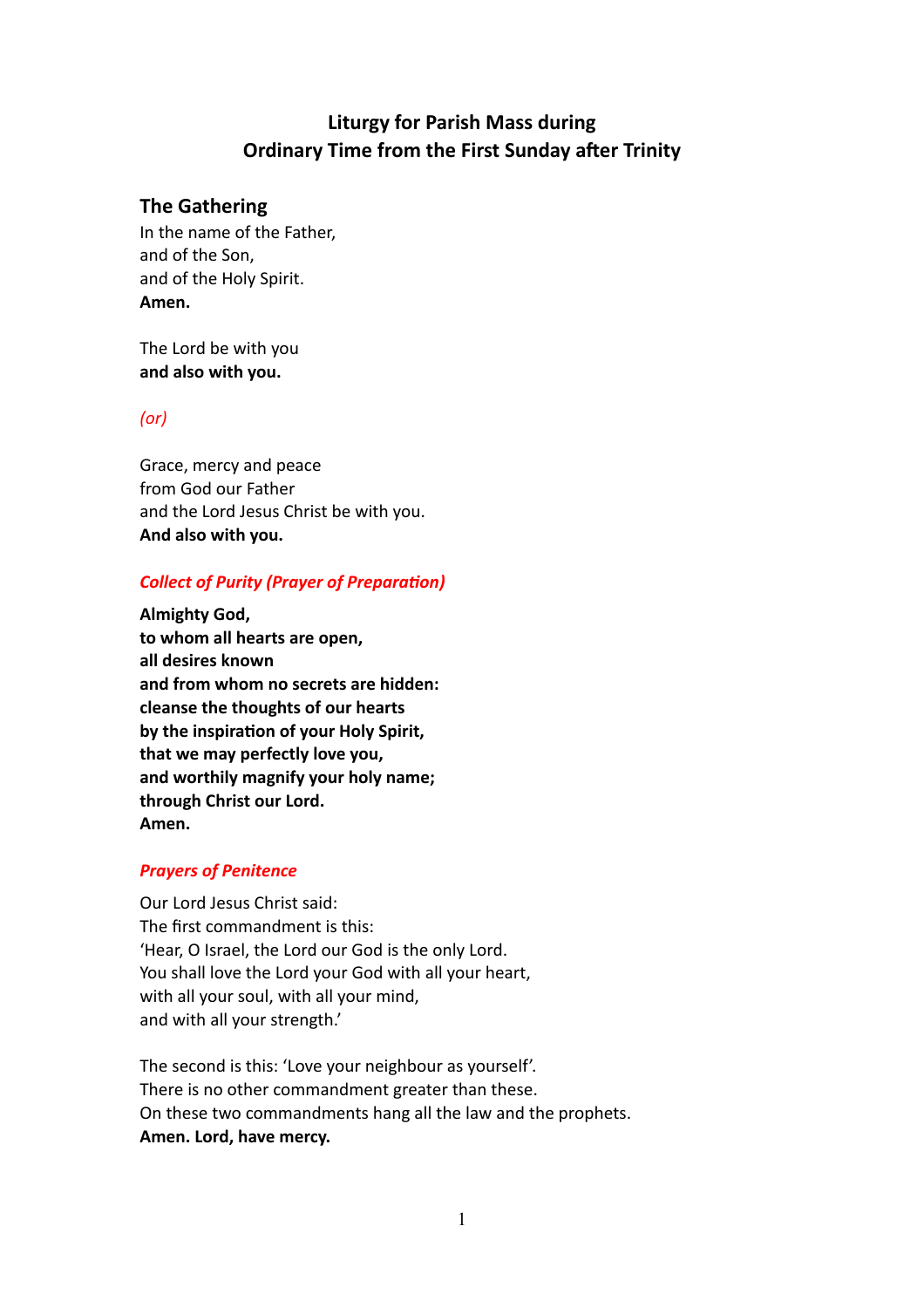#### *Invitation to confession*

God so loved the world that he gave his only Son Jesus Christ to save us from our sins, to be our advocate in heaven, and to bring us to eternal life.

Let us confess our sins in penitence and faith, firmly resolved to keep God's commandments and to live in love and peace with all.

**Almighty God, our heavenly Father, we have sinned against you and against our neighbour in thought, word, and deed, through negligence, through weakness, through our own deliberate fault. We are truly sorry and repent of all our sins. For the sake of your Son Jesus Christ, who died for us, forgive us all that is past and grant that we may serve you in newness of life to the glory of your name. Amen.** 

### *(or)*

**Most merciful God, Father of our Lord Jesus Christ, we confess that we have sinned in thought, word and deed. We have not loved you with our whole heart. We have not loved our neighbours as ourselves. In your mercy forgive what we have been, help us to amend what we are, and direct what we shall be; that we may do justly, love mercy, and walk humbly with you, our God. Amen.**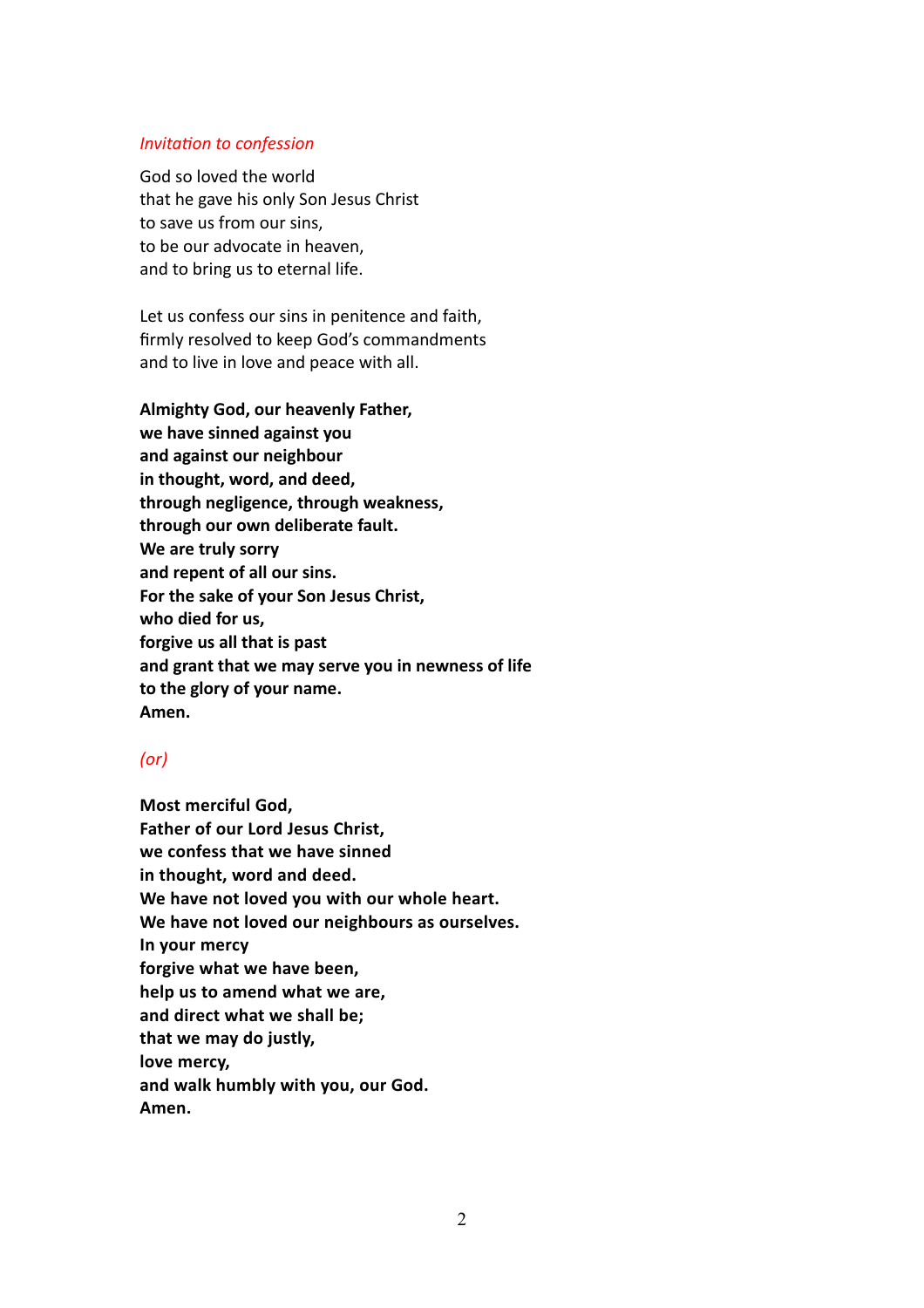#### **The Absolution**

Almighty God, who forgives all who truly repent, have mercy upon you, pardon and deliver you from all your sins, confirm and strengthen you in all goodness, and keep you in life eternal, through Jesus Christ our Lord. **Amen.** 

#### *The Gloria in Excelsis is sung*

**Glory to God in the highest, and peace to his people on earth.** 

**Lord God, heavenly King, almighty God and Father, we worship you, we give you thanks, we praise you for your glory.** 

**Lord Jesus Christ, only Son of the Father, Lord God, Lamb of God, you take away the sin of the world: have mercy on us; you are seated at the right hand of the Father: receive our prayer.** 

**For you alone are the Holy One, you alone are the Lord, you alone are the Most High, Jesus Christ, with the Holy Spirit, in the glory of God the Father. Amen.** 

#### **The Collect**

*The president introduces a period of silent prayer with the words 'Let us pray'. The Collect is said, and all respond* **Amen.**

## The Liturgy of the Word

**Readings -** two readings from Scripture including the Psalm.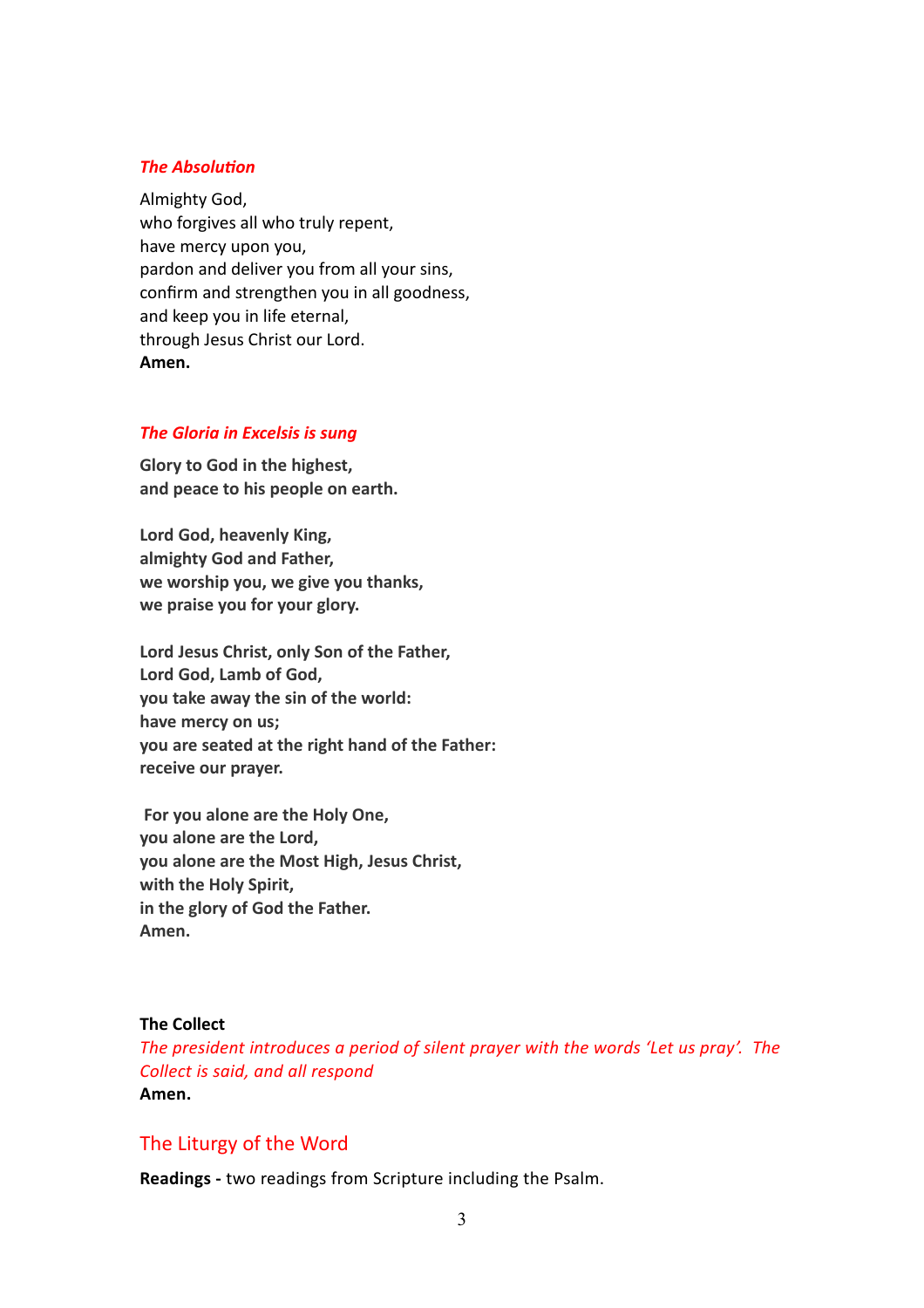*At the end of each the reader says*  This is the word of the Lord. **Thanks be to God.** 

## **Hymn**

**Gospel Reading** *An acclamation may herald the Gospel reading.*

*When the Gospel is announced the reader says* Hear the Gospel of our Lord Jesus Christ according to *N*. **Glory to you, O Lord.**

#### *At the end*

This is the Gospel of the Lord. **Praise to you, O Christ.**

#### **SERMON**

#### *The Creed*

We believe in one God, **the Father, the Almighty, maker of heaven and earth, of all that is, seen and unseen.** 

**We believe in one Lord, Jesus Christ, the only Son of God, eternally begotten of the Father, God from God, Light from Light,**  true God from true God, begotten, not made, **of one Being with the Father; through him all things were made.** 

For us and for our salvation he came down from heaven, **was incarnate from the Holy Spirit and the Virgin Mary and was made man.**  For our sake he was crucified under Pontius Pilate; **he suffered death and was buried. On the third day he rose again in accordance with the Scriptures; he ascended into heaven and is seated at the right hand of the Father. He will come again in glory to judge the living and the dead, and his kingdom will have no end.**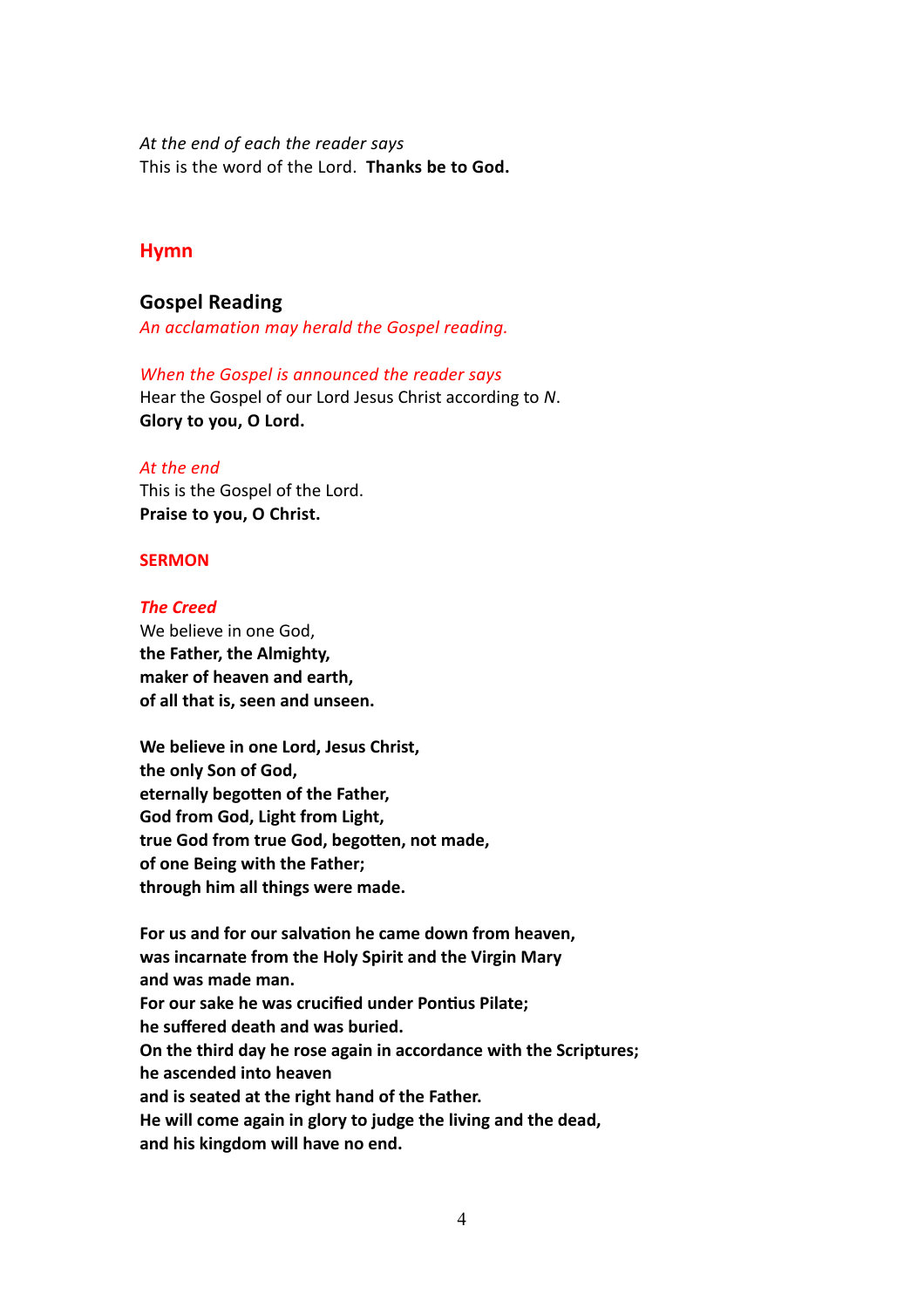**We believe in the Holy Spirit, the Lord, the giver of life, who proceeds from the Father and the Son, who with the Father and the Son is worshipped and glorified, who has spoken through the prophets. We believe in one holy catholic and apostolic Church.**  We acknowledge one baptism for the forgiveness of sins. We look for the resurrection of the dead, **and the life of the world to come. Amen.** 

# Prayers of Intercession

*These responses may be used* Lord, in your mercy **hear our prayer.** 

*(or)* 

Lord, hear us. **Lord, graciously hear us.** 

### *And at the end*

Merciful Father, **accept these prayers for the sake of your Son, our Saviour Jesus Christ. Amen.** 

# *The Liturgy of the Sacrament*

## **The Peace**

*The president introduces the Peace with a suitable sentence, then says*

The peace of the Lord be always with you **and also with you.**

Let us offer one another a sign of peace.

## **Taking of the Bread and Wine**

### HYMN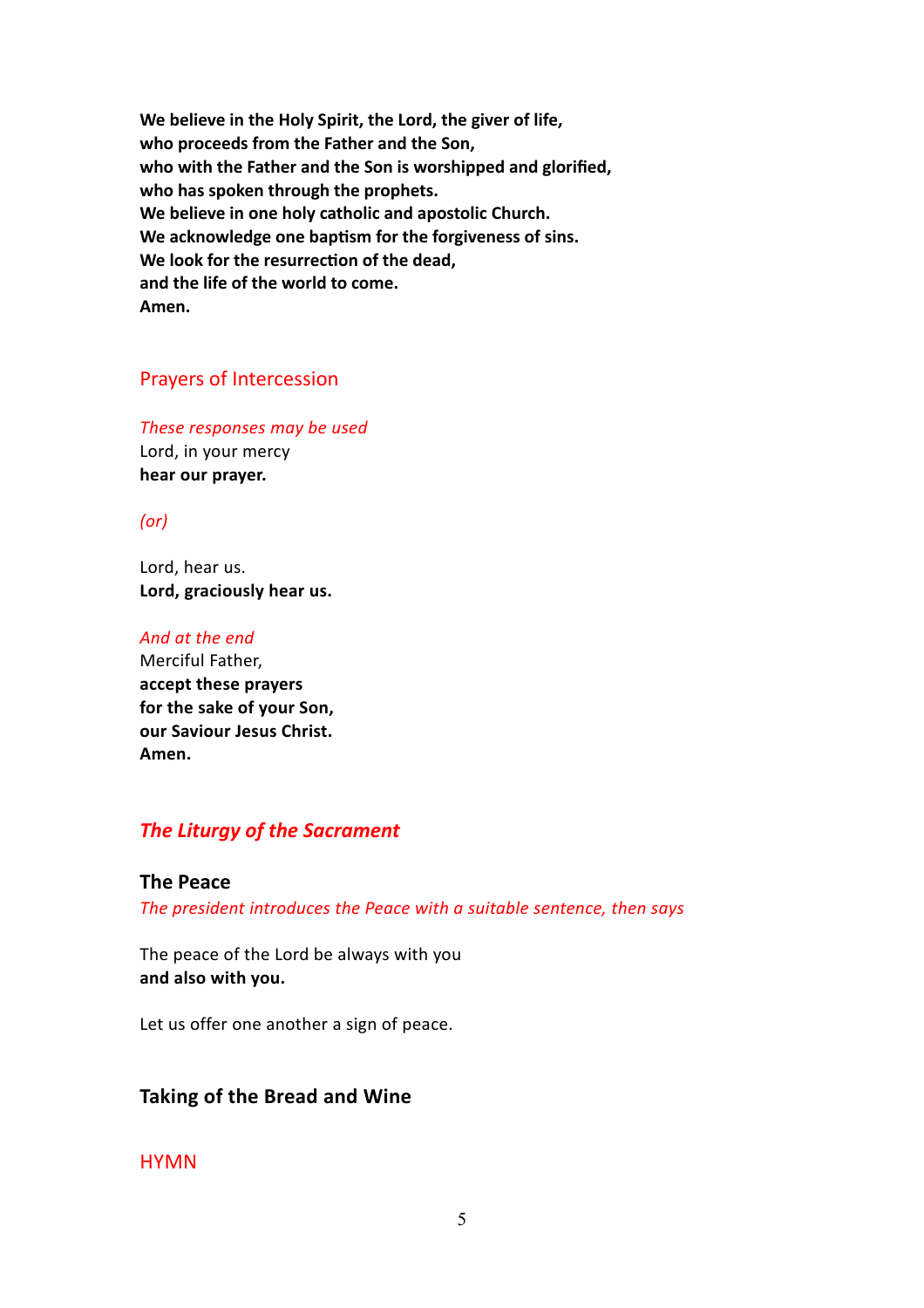#### *The table is prepared and bread and wine are placed upon it.*

#### *The president takes the bread and wine.*

Blessed are you, Lord God of all creation; through your goodness we have this bread to set before you, which earth has given and human hands have made. It will become for us the Bread of Life. **Blessed be God for ever.** 

Blessed are you, Lord God of all creation; through your goodness we have this wine to set before you, fruit of the vine and work of human hands. It will become for us the Cup of Salvation. **Blessed be God for ever.** 

### **The Eucharistic Prayer**

The Lord be with you **and also with you.** 

Lift up your hearts **We lift them to the Lord** 

Let us give thanks to the Lord our God **It is right to give thanks and praise** 

Father, we give you thanks and praise through your beloved Son Jesus Christ, your living Word, through whom you have created all things; who was sent by you in your great goodness to be our Saviour.

By the power of the Holy Spirit he took flesh; as your Son, born of the blessed Virgin, he lived on earth and went about among us; he opened wide his arms for us on the cross; he put an end to death by dying for us; and revealed the resurrection by rising to new life; so he fulfilled your will and won for you a holy people.

Therefore with angels and archangels, and with all the company of heaven,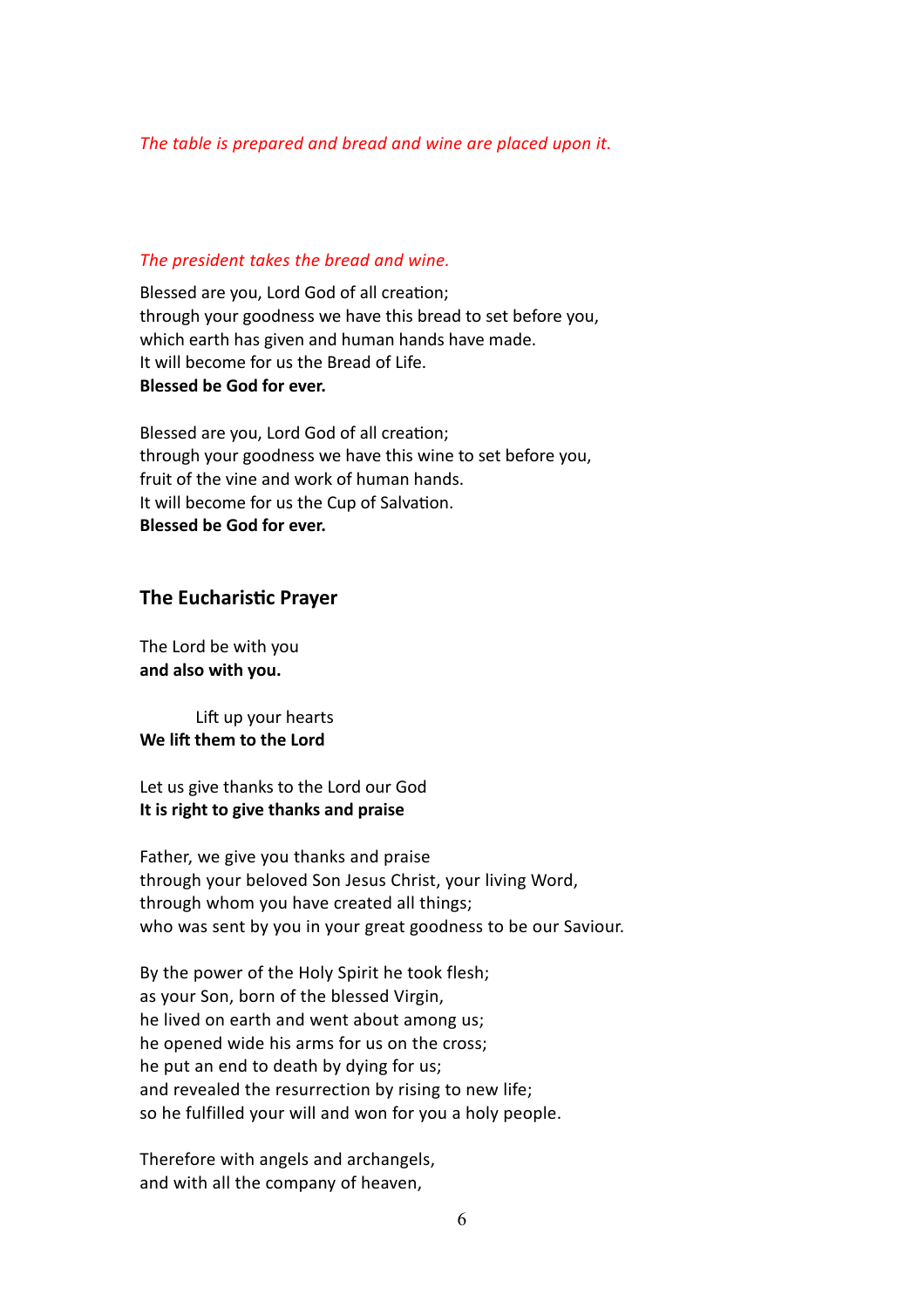we proclaim your great and glorious name, for ever praising you and *singing*:

**Holy, holy, holy Lord, God of power and might, heaven and earth are full of your glory. Hosanna in the highest. Blessed is he who comes in the name of the Lord. Hosanna in the highest.** 

Lord, you are holy indeed, the source of all holiness; grant that by the power of your Holy Spirit, and according to your holy will, these gifts of bread and wine may be to us the body and blood of our Lord Jesus Christ;

who, in the same night that he was betrayed, took bread and gave you thanks; he broke it and gave it to his disciples, saying: Take, eat; this is my body which is given for you; do this in remembrance of me.

In the same way, after supper he took the cup and gave you thanks; he gave it to them, saying: Drink this, all of you; this is my blood of the new covenant, which is shed for you and for many for the forgiveness of sins. Do this, as often as you drink it, in remembrance of me.

### *One of these acclamations is used*

Great is the mystery of faith: **Christ has died: Christ is risen: Christ will come again.** 

### *(or)*

Praise to you, Lord Jesus: **Dying you destroyed our death, rising you restored our life: Lord Jesus, come in glory.** 

### *(or)*

Christ is the bread of life: **When we eat this bread and drink this cup, we proclaim your death, Lord Jesus,**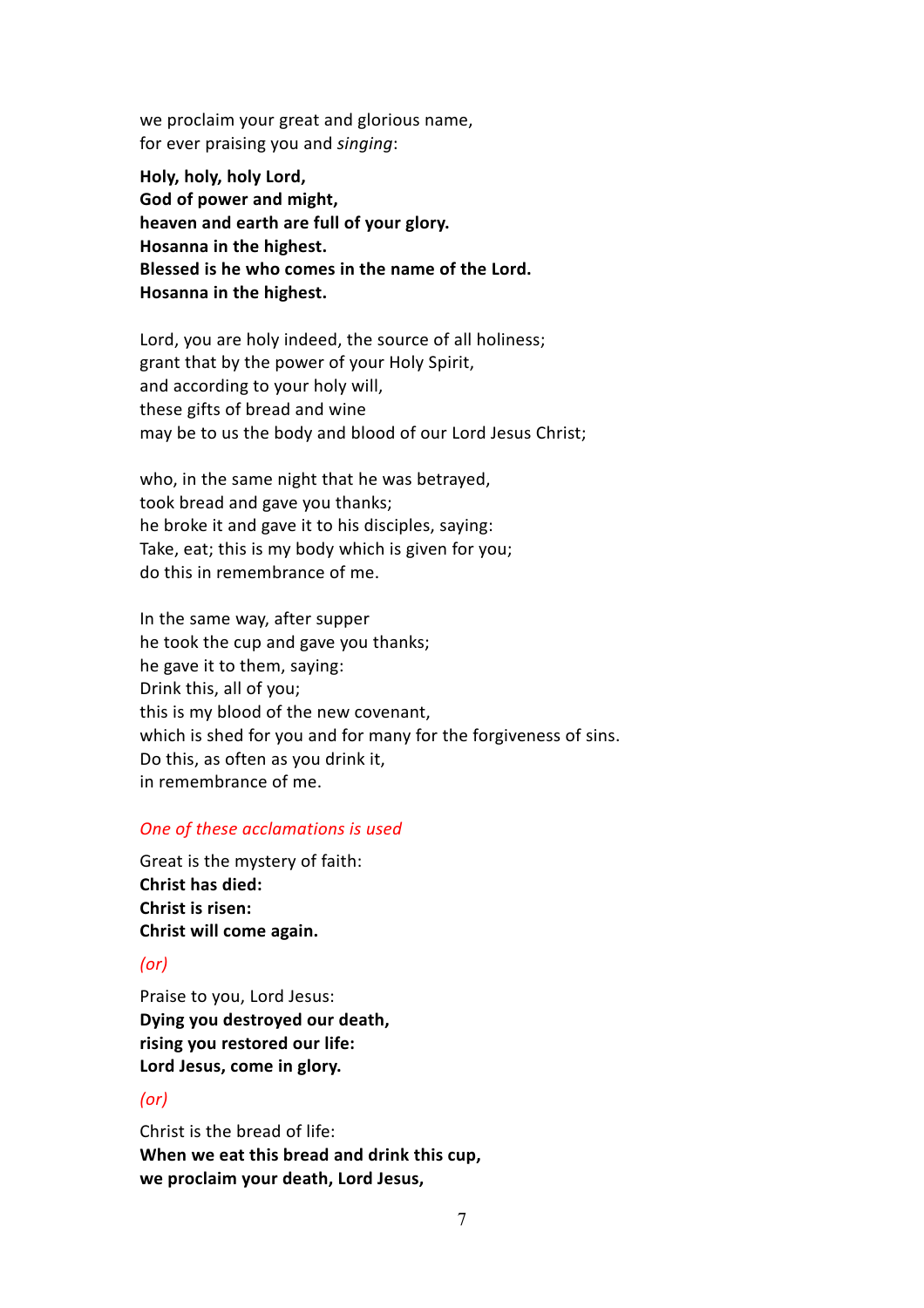#### **until you come in glory.**

#### *(or)*

Jesus Christ is Lord: **Lord, by your cross and resurrection you have set us free. You are the Saviour of the world.**  And so, Father, calling to mind his death on the cross, his perfect sacrifice made once for the sins of the whole world; rejoicing in his mighty resurrection and glorious ascension, and looking for his coming in glory, we celebrate this memorial of our redemption.

As we offer you this our sacrifice of praise and thanksgiving, we bring before you this bread and this cup and we thank you for counting us worthy to stand in your presence and serve you.

Send the Holy Spirit on your people and gather into one in your kingdom all who share this one bread and one cup, so that we, in the company of *Blessed Mary, the Holy Innocents, Saint Mark and* all the saints, may praise and glorify you for ever, through Jesus Christ our Lord;

by whom, and with whom, and in whom, in the unity of the Holy Spirit, all honour and glory be yours, almighty Father, for ever and ever. **Amen.**

#### *Let us pray with confidence as our Saviour has taught us*

**Our Father, who art in heaven, hallowed be thy name; thy kingdom come; thy will be done, on earth as it is in heaven. Give us this day our daily bread. And forgive us our trespasses, as we forgive those who trespass against us.**  And lead us not into temptation; **but deliver us from evil. For thine is the kingdom,**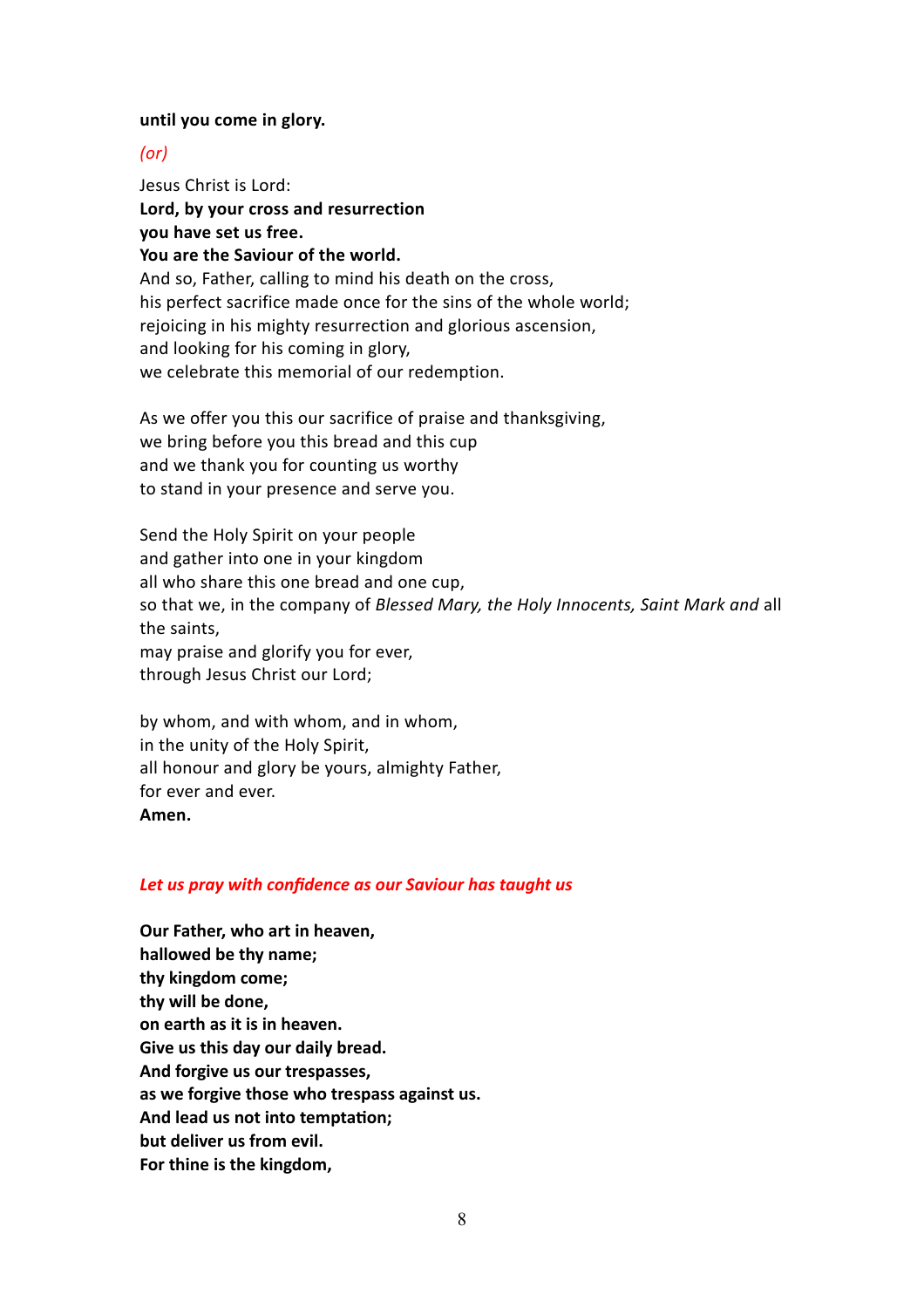**The power and the glory, for ever and ever. Amen.** 

## **Breaking of the Bread**

*The president breaks the consecrated bread.*

We break this bread to share in the body of Christ. **Though we are many, we are one body, because we all share in one bread.** 

### *(or)*

Every time we eat this bread and drink this cup, **we proclaim the Lord's death until he comes.** 

### *The Agnus Dei is sung as the bread is broken*

**Lamb of God, you take away the sin of the world, have mercy on us.** 

**Lamb of God, you take away the sin of the world, have mercy on us.** 

**Lamb of God, you take away the sin of the world, grant us peace.** 

### *(or)*

**Jesus, Lamb of God, have mercy on us.** 

**Jesus, bearer of our sins, have mercy on us.** 

**Jesus, redeemer of the world, grant us peace.**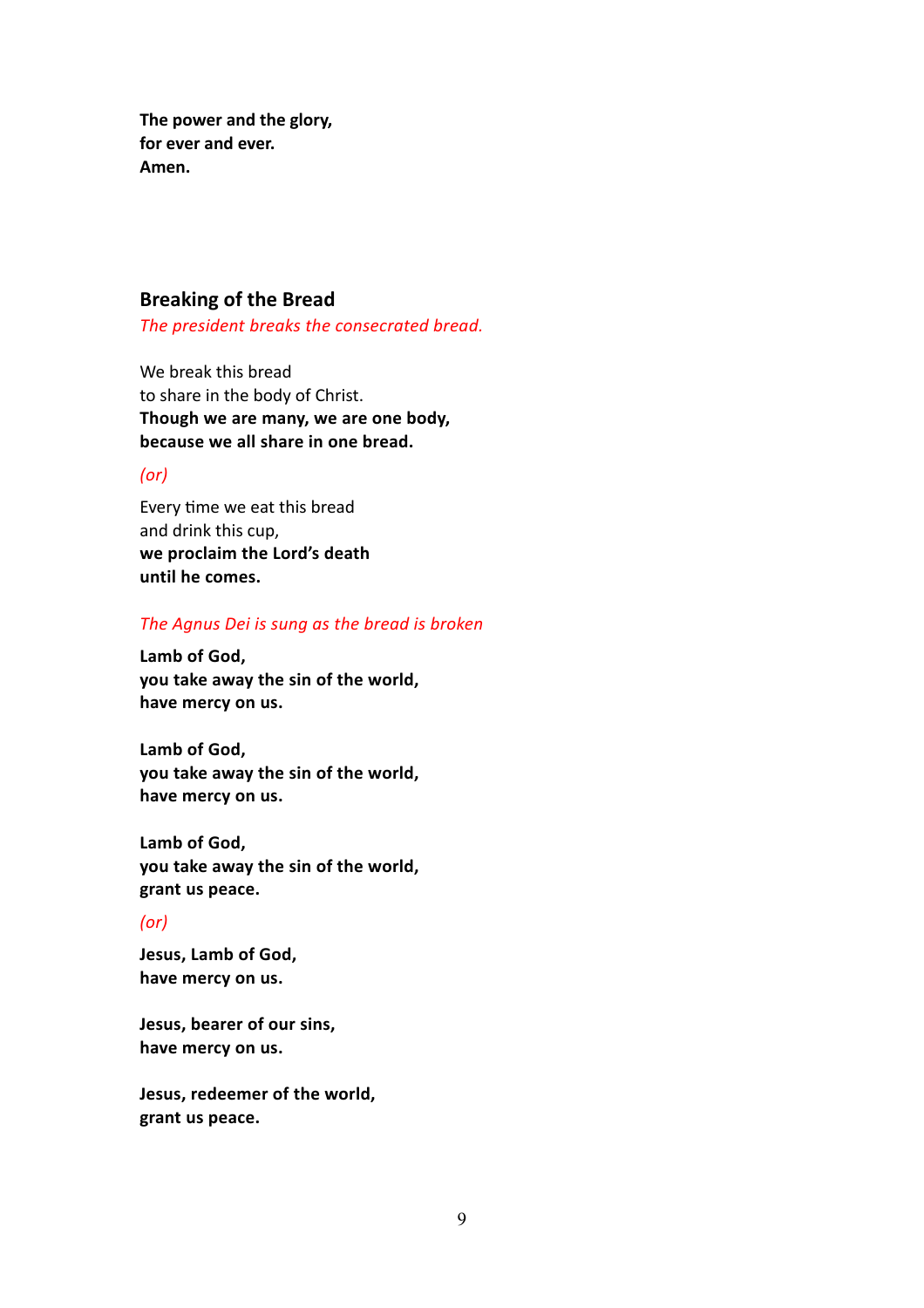## **Giving of Communion**

*The president says one of these invitations to communion*

Jesus is the Lamb of God who takes away the sin of the world. Blessed are those who are called to his supper. **Lord, I am not worthy to receive you, but only say the word, and I shall be healed.**

# *(or)*

God's holy gifts for God's holy people. **Jesus Christ is holy, Jesus Christ is Lord, to the glory of God the Father.**

# **Prayer after Communion**

*Silence is kept.*

*The Post Communion prayer is said.*

# *The Dismissal*

*The president may use a suitable blessing*

*(or)* 

The Lord be with you **and also with you.** 

The peace of God, which passes all understanding, keep your hearts and minds in the knowledge and love of God, and of his Son Jesus Christ our Lord; and the blessing of God almighty, the Father, the Son, and the Holy Spirit, be among you and remain with you always. **Amen.**

# *The President says*

Our Mass is ended but our service to God continues as we,

Go in peace to love and serve the Lord.